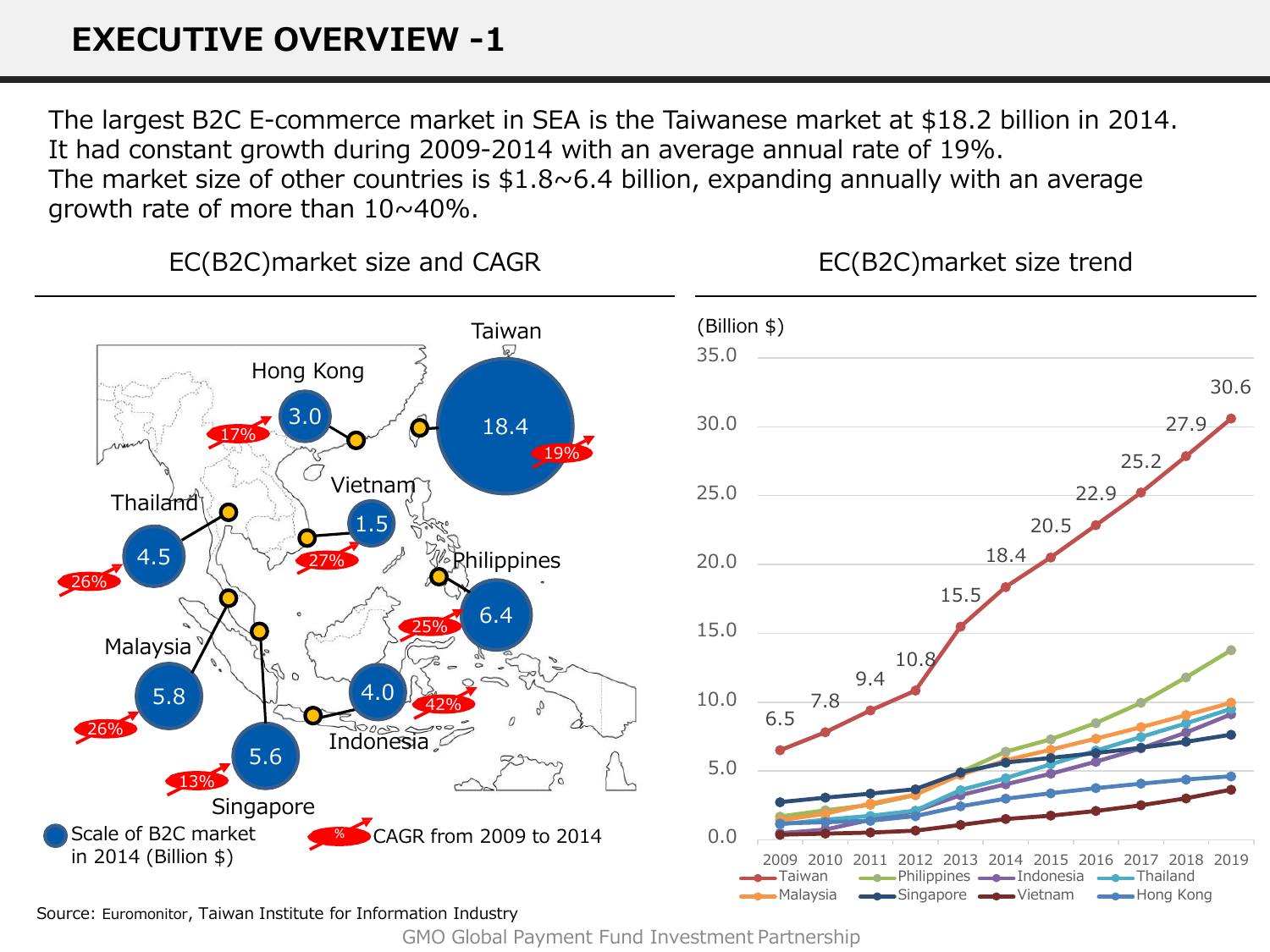## **2016 Payment Trends in East and South East Asia**

1. The recent Fintech and online payments boom has taken the Asian market by storm. There has been a significant expansion of VC investment supply, which has in turn bolstered the ecosystem. As a result, these companies faced little resistance when raising funds in 2015. However, similar to trends in the US, follow-on funding in 2016 became more difficult.

2. As the market grew so did Fintech regulation; notable countries include Taiwan, Vietnam, and India. Beyond countries, specific solution areas such as E-wallets, remittance and other payment-related services became subject to more regulation. In keeping with such policy implementation, many of our portfolio companies subsequently acquired licenses and were subject to new government policies.

3. The importance of money in an digital services function such as E-wallet and carrier billing-related services have become some of the hottest industries.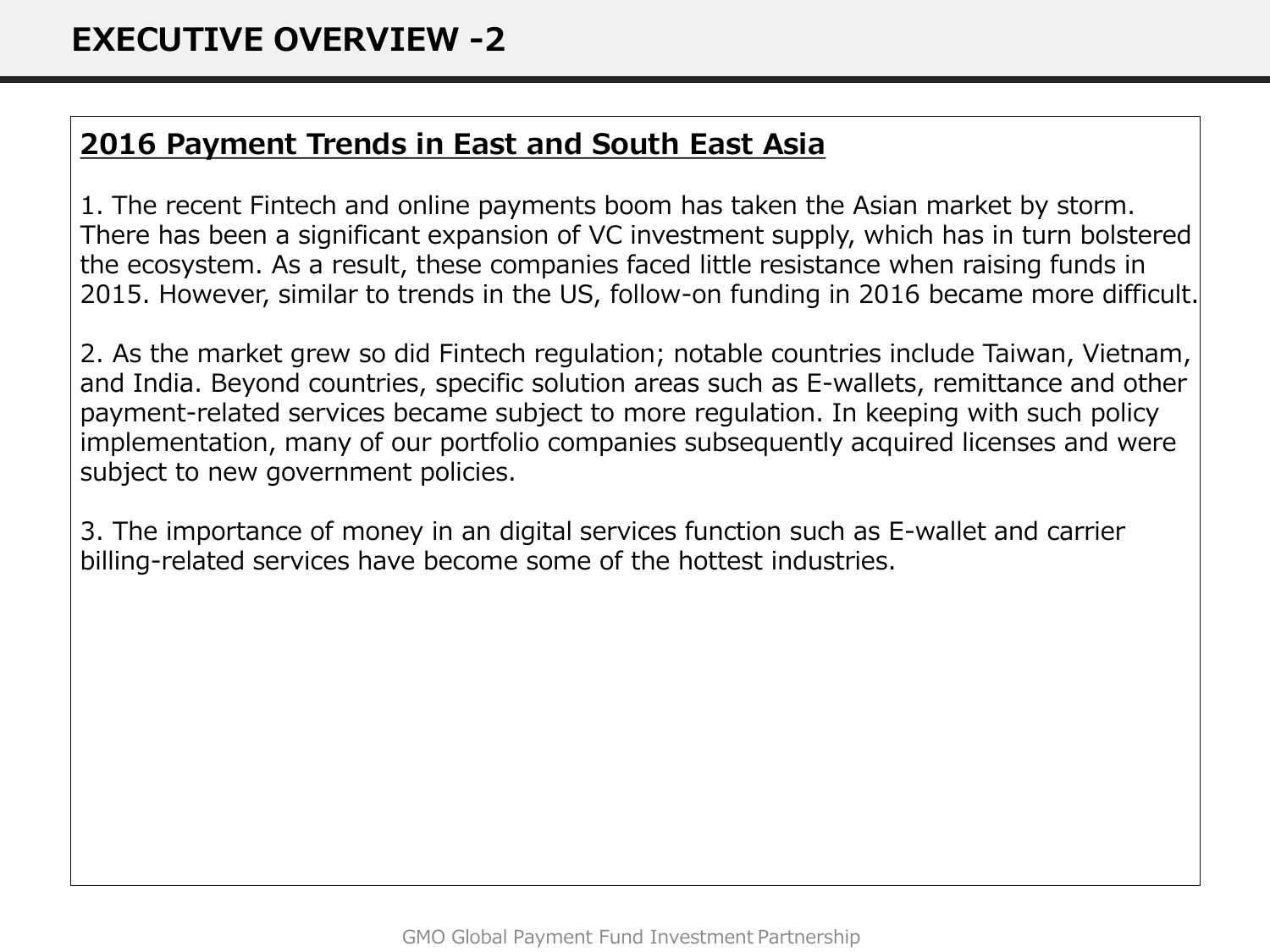### *High barrier of government regulations and banks assessment of merchants*

Unlike any other country, the merchant assessment bar is extremely high in Singapore. If monthly sales are lower than hundreds of thousands of US dollars, some banks will not perform an assessment. Moreover, even if there may not be problems, banks may still reject merchants until they have a strong reason to accept them.

2016 has revealed many challenges in market while supporting our merchants entering Singapore.

A primary reason is the strengthening of AML (Anti Money Laundering) regulation.

# **Competitive Landscape:**

#### *Major players and enterprises with foreign capital; the online payment industry does not have a local market leader.*

There are 3 reasons why local players are limited in growth potential:

1. The small size of the domestic market, 2) Singapore's primary value of being a hub in the Asian market, 3) the complete English-speaking environment.

On the other hand, driven by the above criteria, WireCard, Paypal, Stripe and other big players from Europe and the United States actively enter the market, offer their services to banks and merchants, and thus intensify competition. This is greatly observed in the merchant-acquirer space.

## **Features:**

### *New project innovation, with an emphasis on Fintech*

Multiple ventures in the remittance sector, closely related to the payment area, have emerged and are growing rapidly. This appears to be a growth area to follow.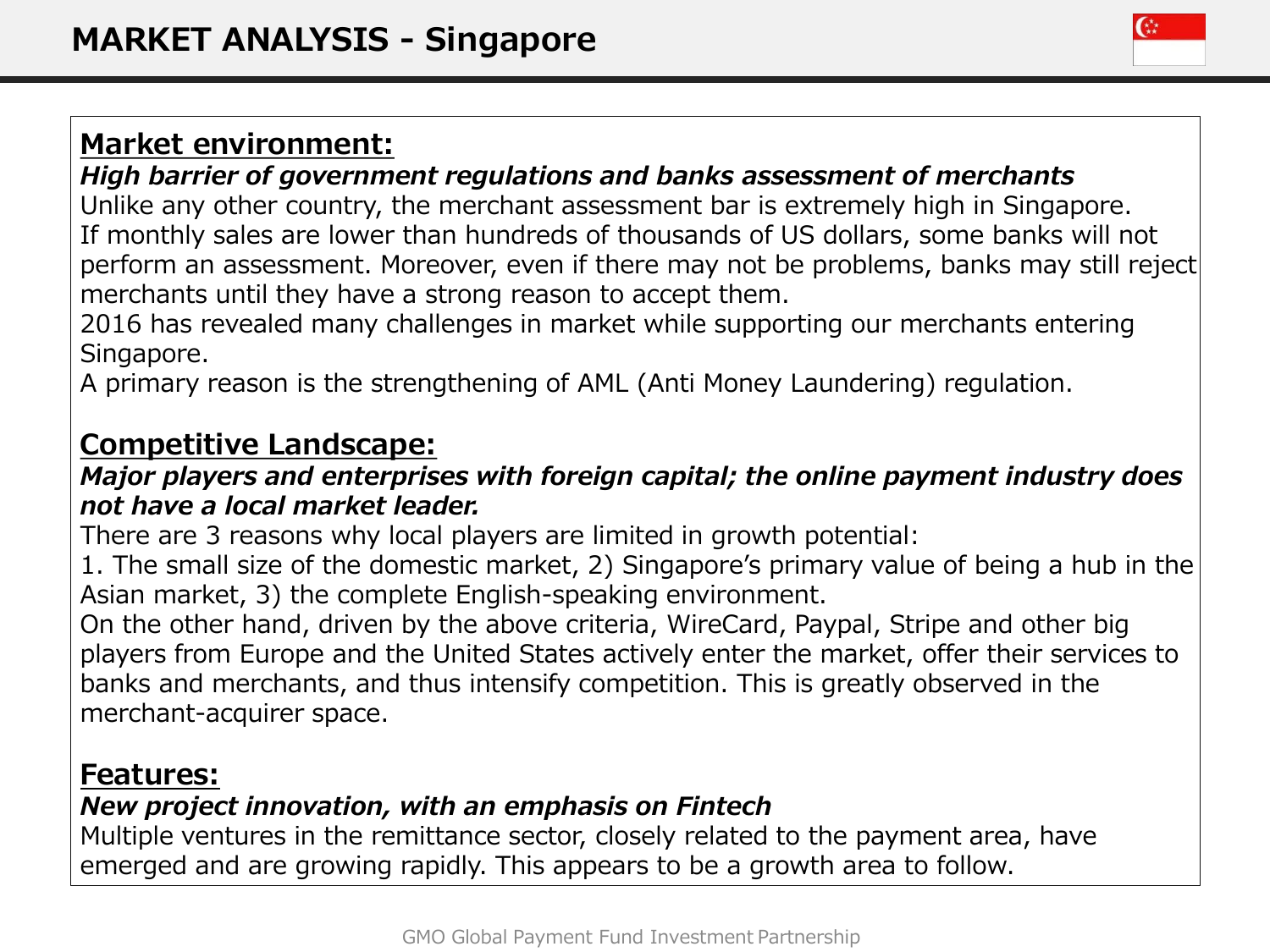*The E-commerce market has seen steady growth, even after the crown crises* There was a slight decline in consumption when Thailand's king passed away in October 2016. However, the e-commerce (EC) market continued to grow. While customary in Thailand to have many manufacturers, the B2B EC market has seen great expansion via the sale of travel related products. The rapid growth of the C2C online market is expected in 2017, based on the high ratio of purchases via social media (51%).

# **Competitive Landscape:**

## *Formerly driven by new entrants, now it's survival of the fittest*

Besides the conventional credit cards companies and face-to-face and direct debit services, new players have established themselves. Such players include PaysBuy and Omise, and players with foreign capital, such as AsiaPay. 2C2P maintains the leading position as it cooperates with credit card brands and covers face-to-face/direct debit channels.

## **Features:**

#### *E-wallet industry on the rise*

The Fintech market has accelerated the growth of C2C E-wallets, alongside traditional conventional credit cards, face-to-face and direct debit. Lastly, PromptPay, founded by the government, has been gradually expanding, signifying the need to keep an eye on this market trend in the future.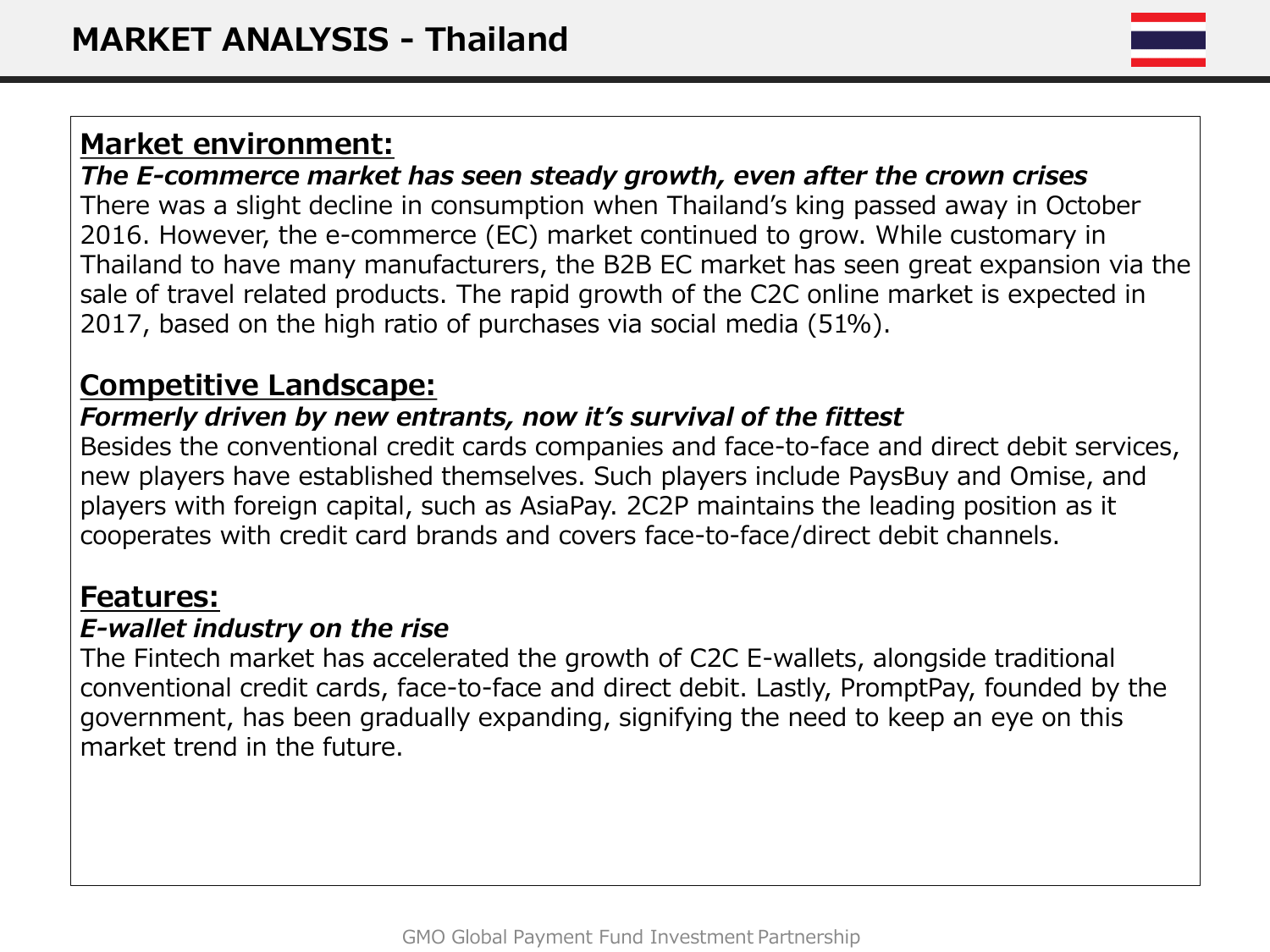### *Indian digital payments market to reach \$500 billion by 2020*

Digital payments will intensify throughout the country and represent 40% of payment market share in the individual consumption sector in 2020, and over 50% in 2023. In November 2016 Modi's government banned 500 and 1,000 rupee bills that made up 86.4% of the money in circulation.

Around 80 billion dollars in old bills were exchanged for new ones or converted into electronic deposits. The country is said to be moving in digital direction by developing newer bank systems and mobile wallets.

# **Competitive Landscape:**

### *The Fintech consolidation begins*

In September 2016 PayU, the fintech and e-payments division of Naspers, acquired Citrus Pay for \$130 million.

### **Features:**

### *COD (cash on delivery) payments as a mainstay*

The penetration rate of credit cards and bank accounts is low, while reliability of logistics is also low. These factors push COD into the mainstream, positioning it to take 60-70% share of the total market.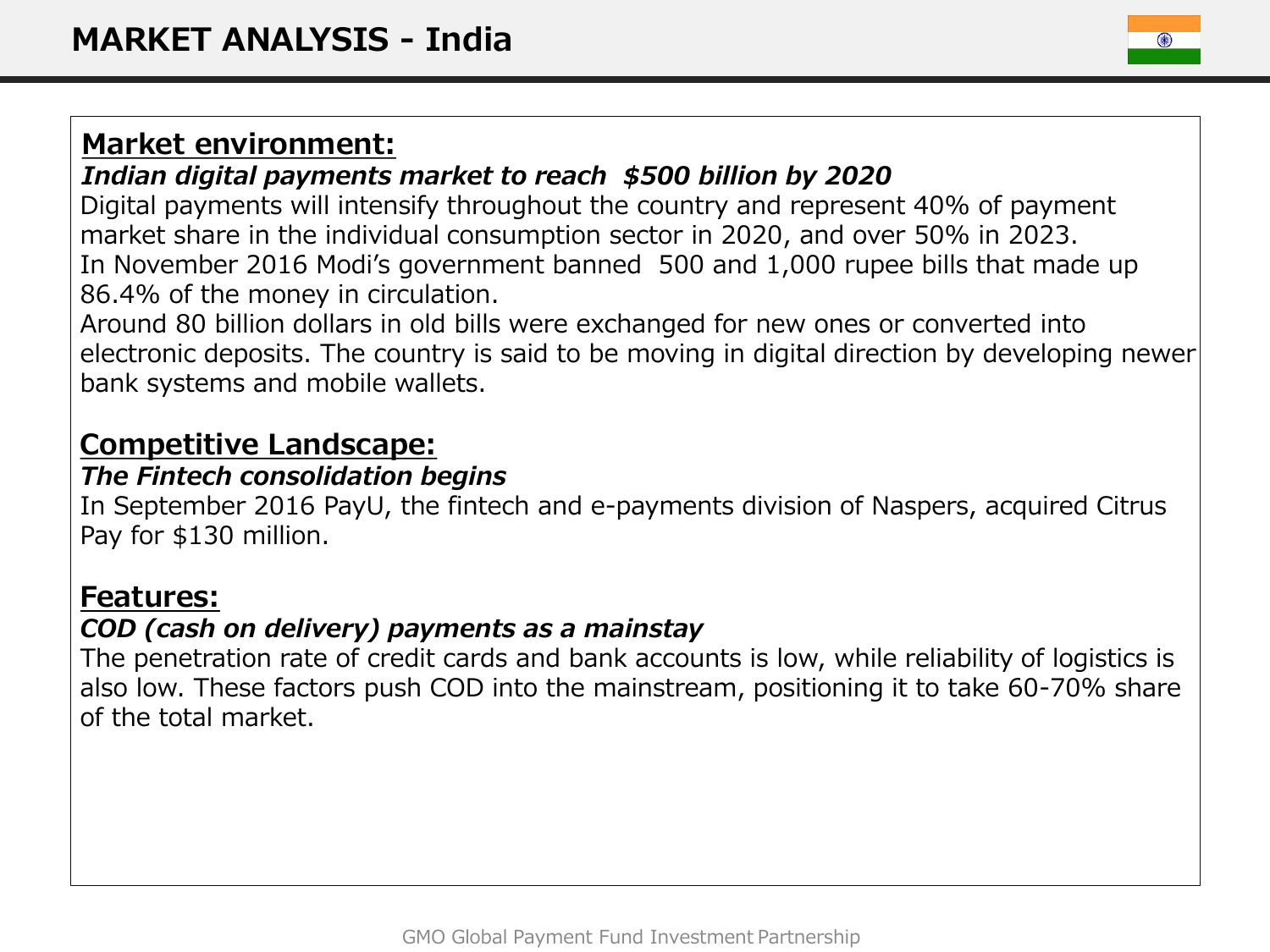#### *E-commerce market expansion follows infrastructure enhancement*

Mobile users primarily drove growth of internet usage, making up 20%, while expecting to continuously grow. EC merchants have expanded sales with different channels, making pricing competition and commoditization possible.

While major companies with foreign capital are driving the market, independent big local players are making progress. For instance, Tokopedia and Tokobagus, as well as conglomerates, such as blibli.com, continue active promotions.

The large enterprise Matahari Group has also launched its e-commerce website.

## **Competitive Landscape:**

#### *The expansion of payments and the E-wallet sector*

Banks, such as Mandiri and BCA, Mobile carriers, including Telkomsel, and local companies, such as DOKU, have launched their e-wallet services. By doing so, they are able to acquire more merchants and users. Grab, the local major transportation company, has also started its own E-wallet service in support of its drivers' network.

### **Features:**

### *Large focus on bank transfer and cash on delivery (COD) payments*

Due to the low penetration of credit cards, ATM transfer between bank branches is still very popular. Convenient store payments are steadily growing.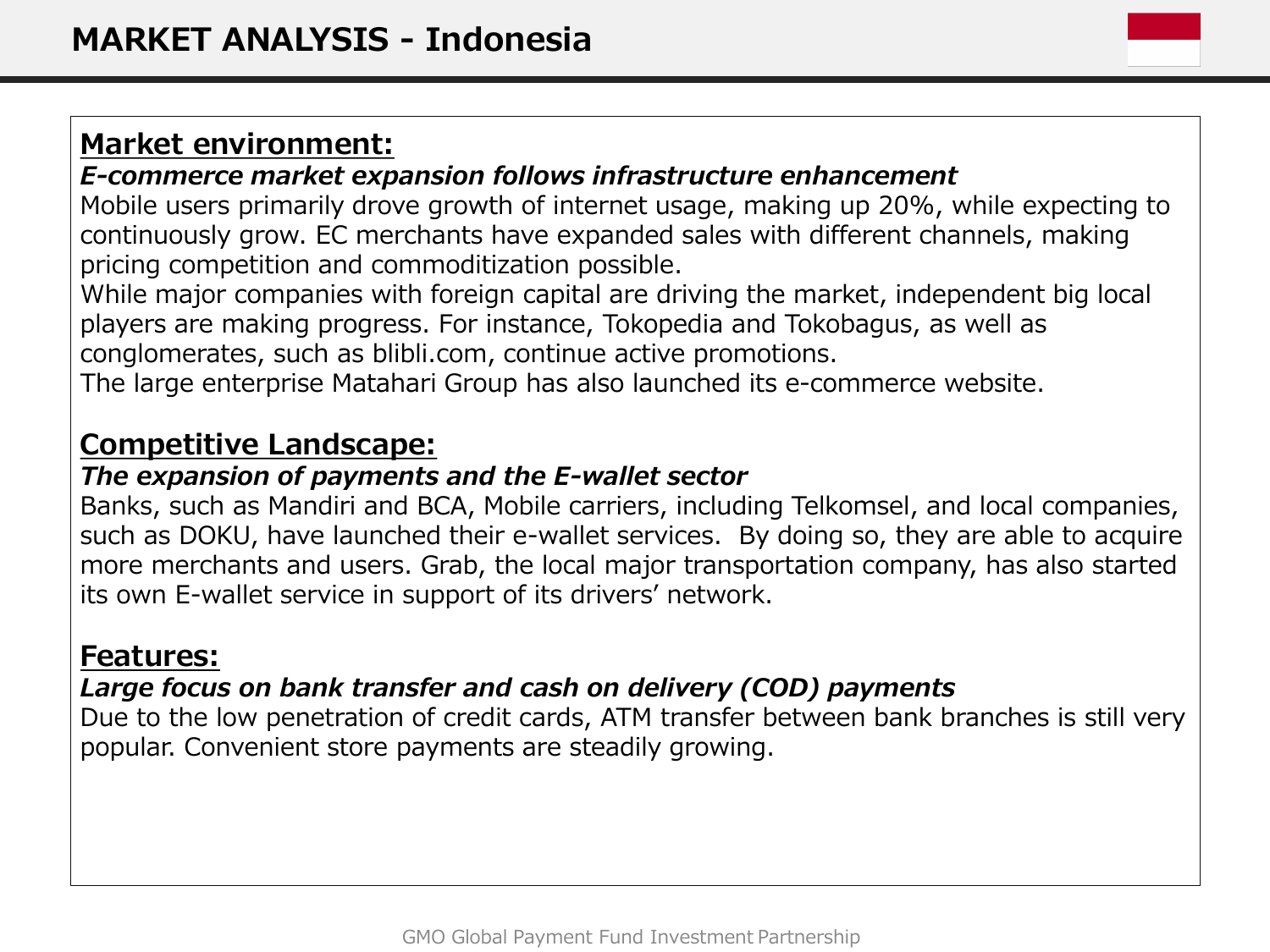#### *Slow expansion of the E-commerce market*

The growth speed appears to be not as high as that of other countries, where it will take a while for the country to catch up.

## **Competitive Landscape:**

### *Competition is at its early stage before the full-scale rise in the market*

There are many small scale payment service providers, where big players are not defined, and a large market opportunity is yet to be seen.

### **Features:**

#### *Largely unbanked population*

Regarding the payment market, the Philippines is considered to be an unbanked country with 80% of consumers not holding bank account.

Cash collection agencies play a central role in the payment business. Payments are developing more actively in the public sector, including utilities such as electricity, payments for various registrations and official documents, and lastly online shopping.

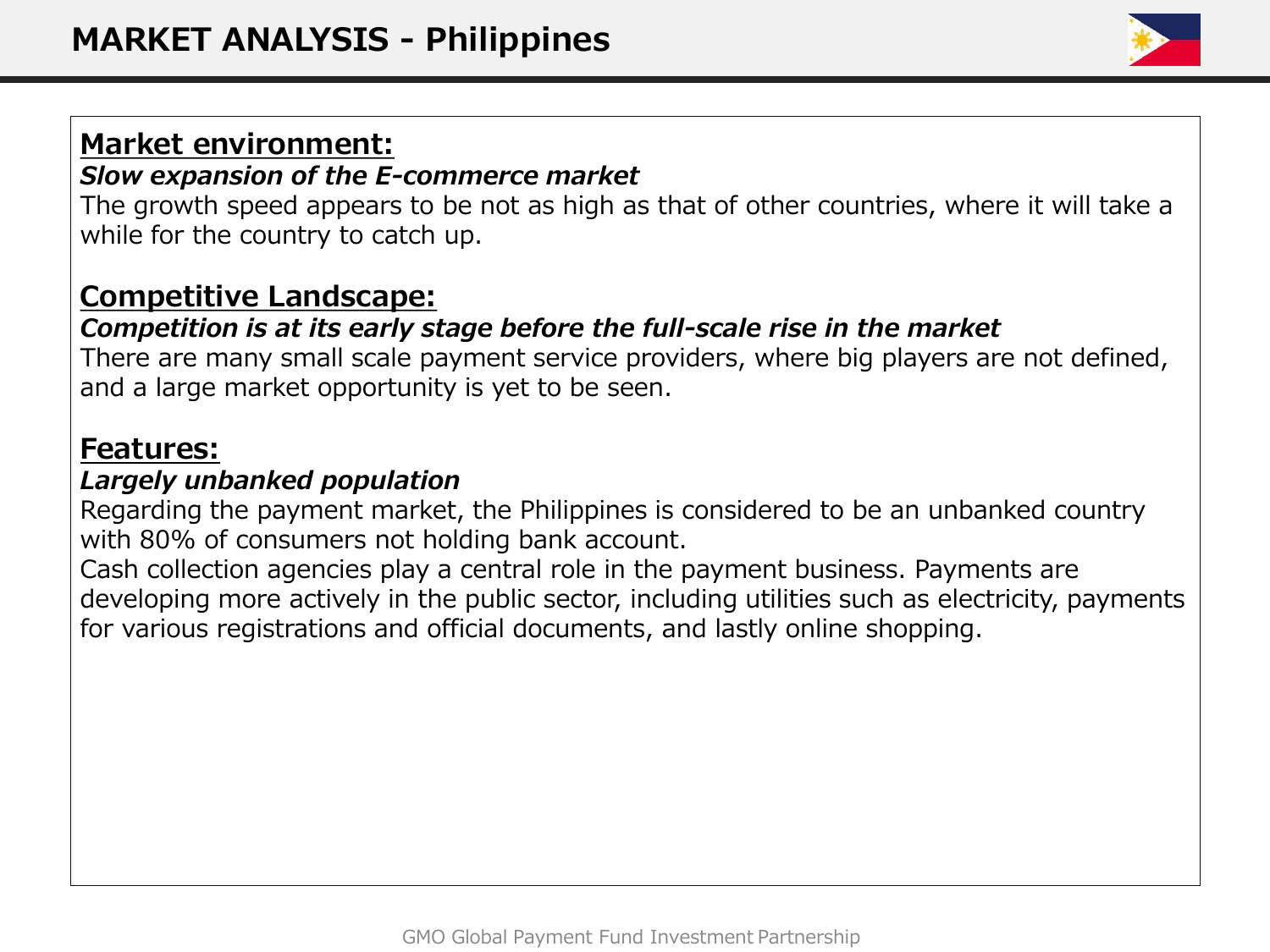#### *Success depends on licenses*

E-wallet and online payment-related services are required to hold licenses to operate their businesses properly.

However, we've observed some large companies which have not finished obtaining licenses. We assume the market will be divided into those companies with licenses and those without it. Over the mid and long term licenses will make a significant difference on how business is run.

## **Competitive Landscape:**

#### *Big players, such as NganLuong and OnePay, do not have a license*

A few companies, such as BaoKim, NganLuong.vn affiliated with MOL, and OnePay, hold the majority of the market share. However, NganLuong and OnePay do not hold licenses so far.

### **Features:**

#### *Expansion of smartphone gaming/online casino areas*

E-commerce market size will be limited, while smartphone gaming/online casino areas are doing remarkably well, generating \$60M per month.